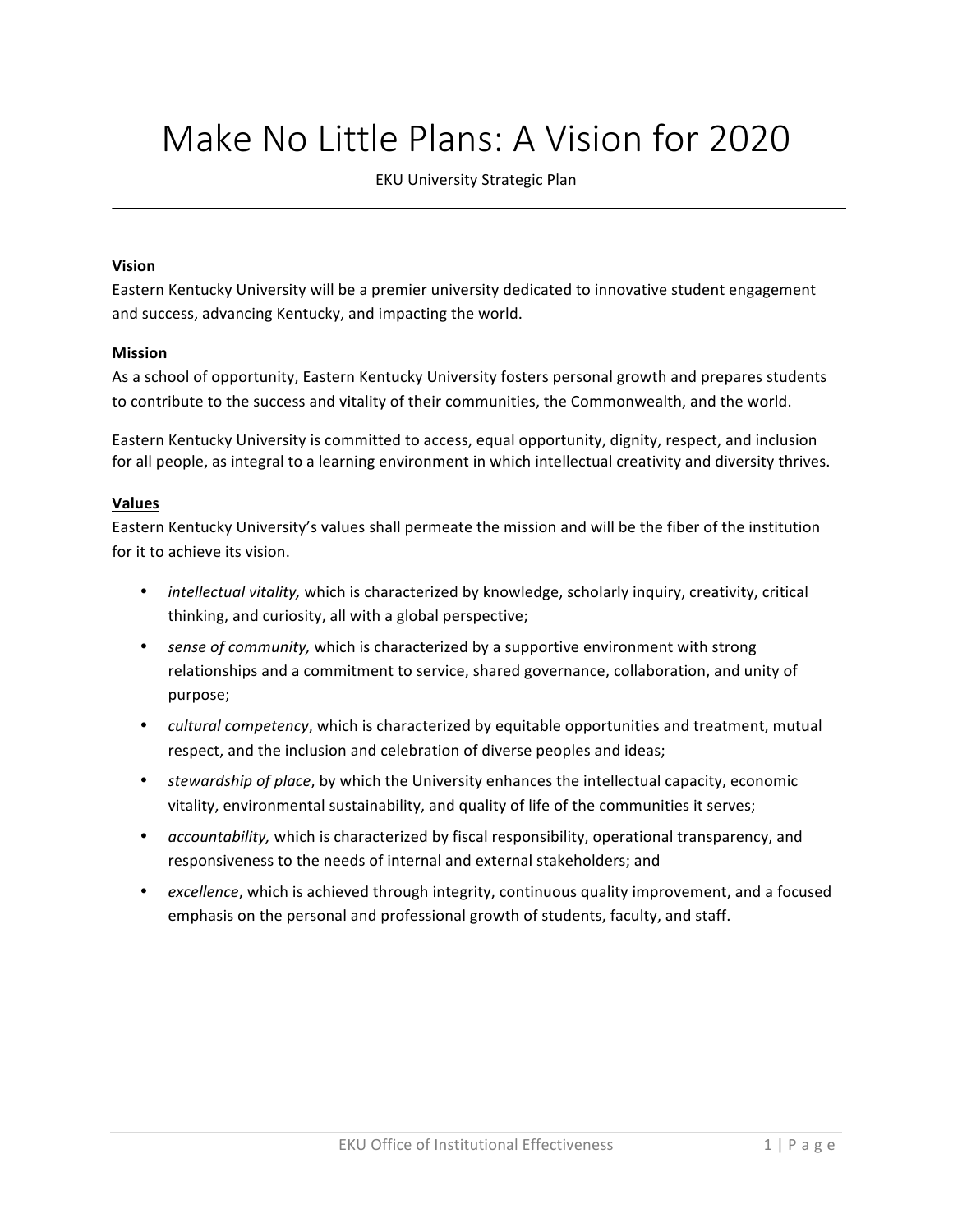## **Make No Little Plans: A Vision for 2020**

The creativity, ingenuity, and dedication of EKU faculty, staff, and students have advanced our University to an unprecedented level of student success and faculty and staff excellence. We will continue the emphasis on the successful projects, services, activities, obligations, and policies that have brought us this far. With input from the University communities and the Strategic Planning Steering Committee, this plan outlines the areas we need to add, emphasize, or grow in order to achieve our vision of being a premier university dedicated to innovative student engagement and success, advancing Kentucky, and impacting the world.

In order to achieve our Vision for 2020, EKU will focus on six **Strategic Goals**.

- $\triangleright$  Academic Excellence
- $\triangleright$  Commitment to Student Success
- $\triangleright$  Institutional Distinction
- $\triangleright$  Financial Strength
- $\triangleright$  Campus Revitalization
- $\triangleright$  Service to Communities and Region

**Strategic Initiatives** and **Strategies** define the primary goals, outline our work for the next five years, and ensure we achieve our primary goals.

**Ongoing Commitments** highlight successful current projects, services, activities, obligations, and polices to which we remain committed.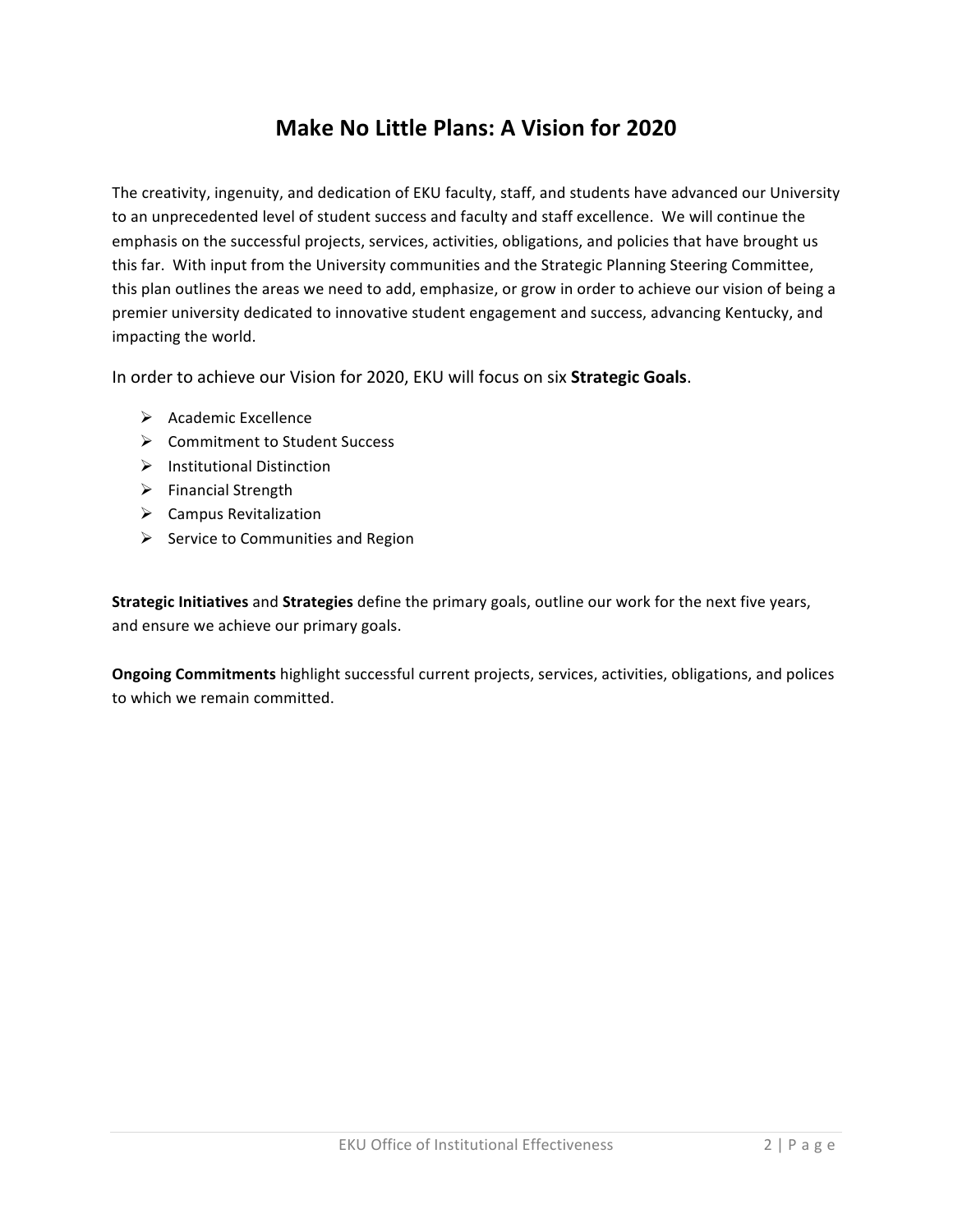# **Ongoing Commitments**

Current projects, services, activities, obligations, and policies to which we remain committed:

- **Competitive and Equitable Pay**: achieving faculty and staff internal pay equity and competitive salaries;
- **Critical/Creative Thinking & Communication Skills: maintaining and** enhancing critical and creative thinking and communication skills initiatives;
- **Diversity:** increasing the number of diverse and international faculty, staff, and students;
- **Efficiency & Transparency**: improving financial efficiency and transparency;
- **Global Impact:** solidifying our local, regional, state, national, and global impact;
- Liberal Arts Core: providing a strong liberal arts core through the general education curriculum for all students;
- **Multicultural Experiences:** enhancing multicultural and international experiences;
- **Safety**: ensuring a safe and secure environment for our students;
- **Scholarship:** improving the lives of others through discovery, application, and integration of knowledge;
- **Service**: valuing faculty service internal and external to the University;
- **Strong Government Relations:** advocating for increased state support for higher education;
- **Student Learning**: continually improving student learning through Assurance of Learning efforts;
- Sustainability: improving our environmental impact; and
- **Teaching & Advising: improving** teaching and advising effectiveness.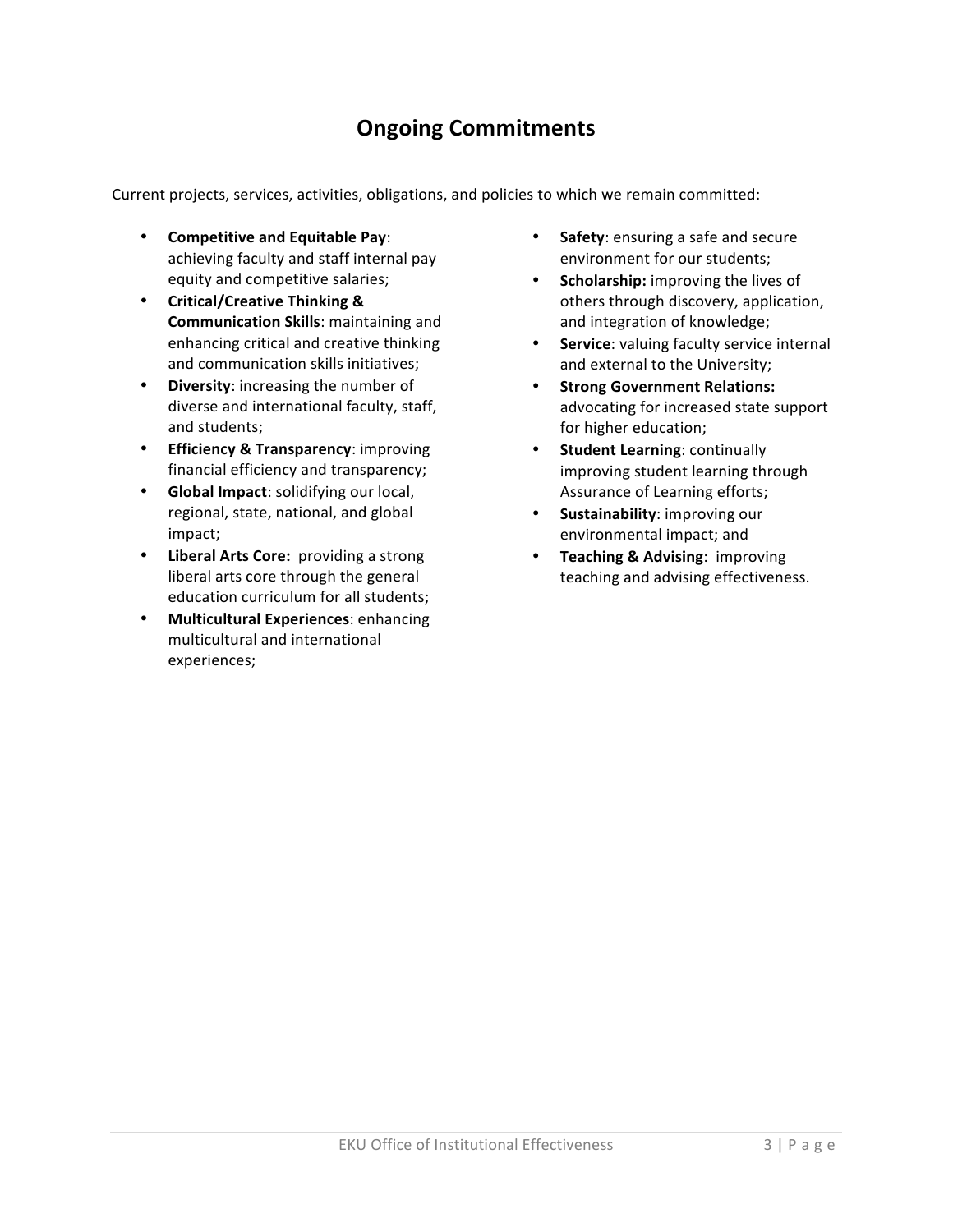# **Strategic Goal #1: Academic Excellence**

Academic excellence, the cornerstone of the university's mission, begins with the faculty. Eastern Kentucky University seeks to build on its strong foundations as a school of opportunity by enhancing opportunities for professional development and by strategically developing and growing programs to meet the needs of our students. We are committed to achieving academic excellence by promoting innovative pedagogy and by investing in our faculty and our academic programs.

### We will achieve academic excellence through recruiting, retaining, and supporting innovative faculty and through continuous assessment and strengthening of academic programs.

We will enhance our dynamic, diverse academic environment and ensure outstanding student learning outcomes by focusing on: promoting innovative teaching and learning practices; engaging students with an increasing emphasis on active and service learning and research opportunities; supporting faculty growth and excellence; and strategically strengthening academic program expansion and development while emphasizing program excellence.

### **Strategic Initiatives**

 $\triangleright$  Invest in Our Faculty (1.1)

#### **Strategies**

- Enhance faculty professional development opportunities with a focus on developing skills and engaging students through high-impact learning strategies, including metacognition skills, teaching techniques, curriculum design, and providing customerfocused service to all.  $(1.1.1)$
- Update promotion and tenure policies to reflect increased importance of engaging students, innovative teaching, advising, scholarship of teaching and learning, and support of our Region. (1.1.2)
- Increase opportunities for faculty scholarship, research and creative endeavors, and faculty-student collaborations. (1.1.3)
- Build academic leadership capacity among faculty. (1.1.4)
- Recruit and retain faculty who are highly qualified in their discipline and demonstrate excellence in teaching. (1.1.5)
- Design and implement a comprehensive recruitment and retention plan for diverse faculty.  $(1.1.6)$

### **Promote Innovative Instruction and Programming (1.2)**

#### **Strategies**

• Embed and support high-impact teaching strategies and best practices for student engagement to promote learning and increase retention. (1.2.1)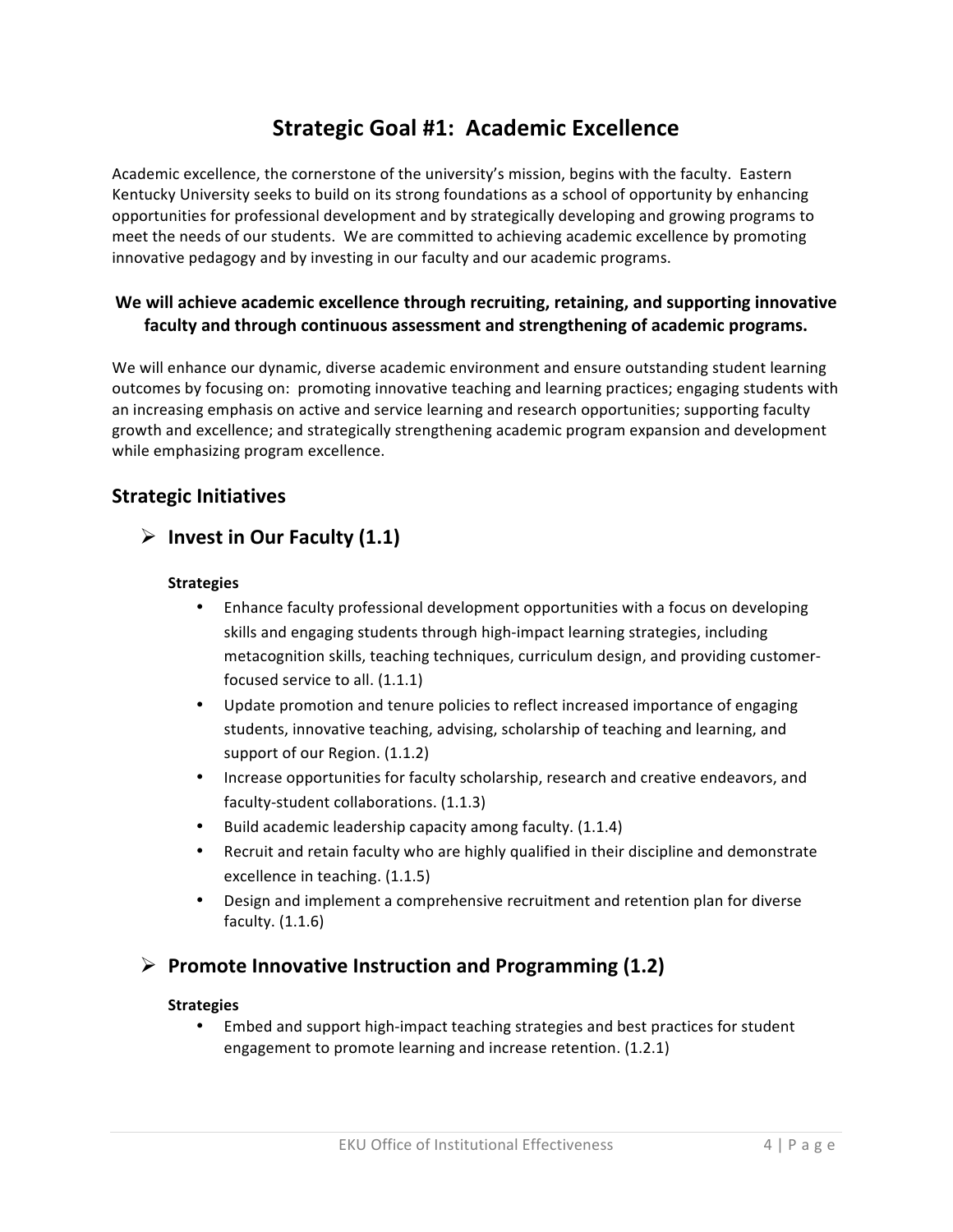- Focus on involving students in decision-making, research, and creative activities with faculty, scholarship, service learning, international education, co-op, and internships.  $(1.2.2)$
- Provide students the opportunity and support to participate in and receive recognition for research, creative, and academic endeavors. (1.2.3)
- Increase the quality and capacity of pedagogical and technological support. (1.2.4)

### ! **Strengthen Academic Programs (1.3)**

- Ensure relevance of all academic programs through ongoing curriculum development and program review. (1.3.1)
- Financially invest in and promote nationally recognized programs that attract students to EKU. (1.3.2)
- Identify, pursue, and promote opportunities for new high-quality, distinct, and compelling programs with capacity to grow enrollments. (1.3.3)
- Support and invest in opportunities for high-achieving students University-wide. (1.3.4)
- Increase capacity in existing programs identified as having high demand. (1.3.5)
- Invest in state-of-the-art, cutting-edge technology across all programs. (1.3.6)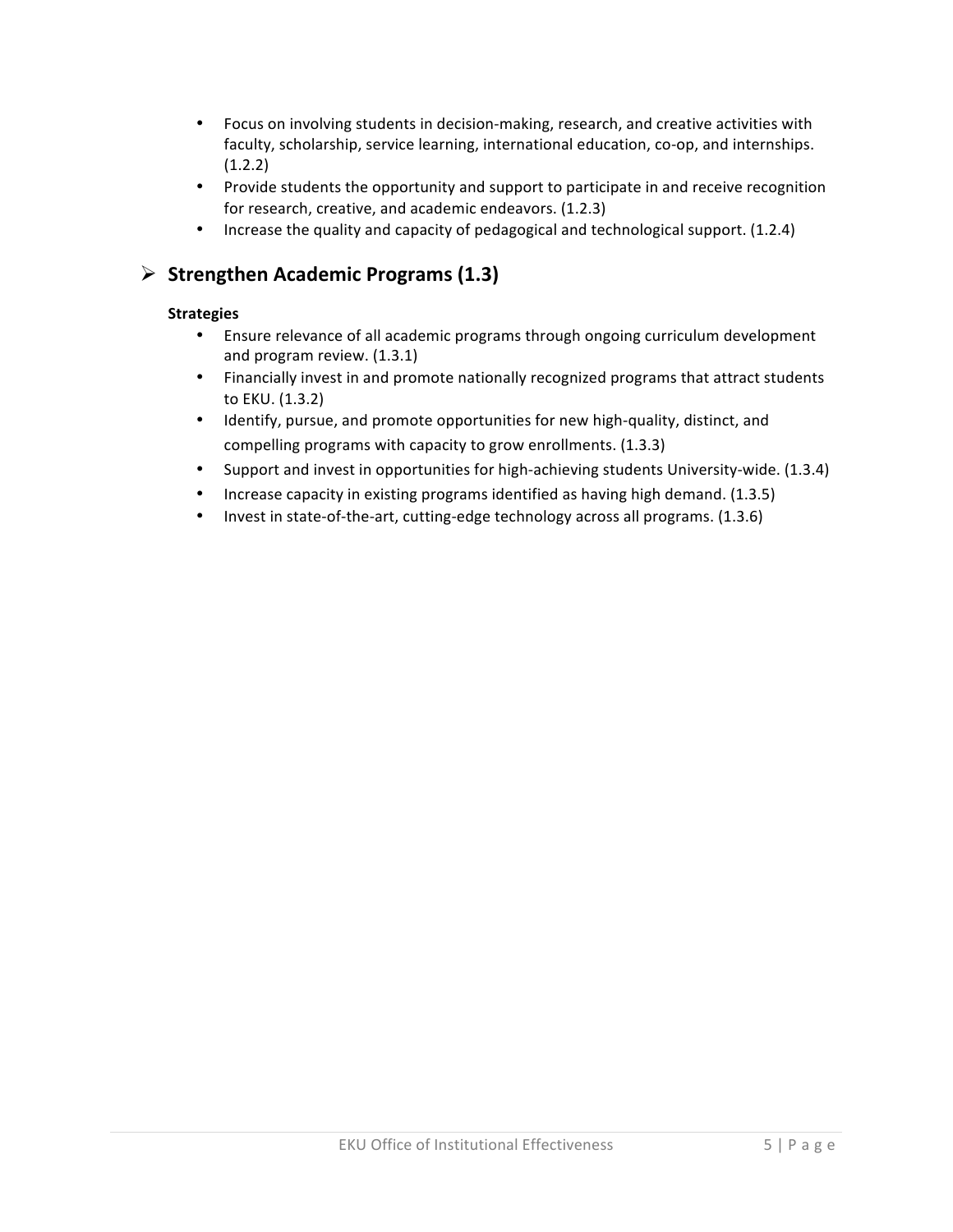# **Strategic Goal #2: Commitment to Student Success**

Student Success is the core of Eastern Kentucky University's past, present, and future. It is the success of our students that fuels our passion to serve in the profession of higher education. Students succeed when we devote our energies to continuously improving their experiences in and out of the classroom. We will make data-informed decisions in our ongoing effort to fuel new opportunities for our students.

### We will demonstrate our commitment to the success of our students through innovative engagement efforts that begin before arrival and continue after graduation.

We will enrich the lives of our students by intensely focusing on: growing, diversifying, and shaping our student body; building skills for success after graduation; enhancing the quality of student life; and promoting programs and policies that facilitate student success.

### **Strategic Initiatives**

### $\triangleright$  Invest in Our Students (2.1)

#### **Strategies**

- Promote and emphasize the use of student learning outcomes, academic support, and retention in co-curricular programming. (2.1.1)
- Create new and support existing programs, activities, and services designed to assist students to adjust to and succeed in a university learning environment and to develop their full potential.  $(2.1.2)$
- Develop and integrate career preparation opportunities to include co-op, internships, international education, civic engagement, and other activities that build the skills necessary to secure gainful employment in a globally competitive marketplace. (2.1.3)
- Develop and implement programming and services to enhance student well-being, health and wellness, civic engagement, and personal growth. (2.1.4)

### **Example 2.2)** Focus on Strategic Enrollment (2.2)

- Develop a University-wide, inclusive strategic enrollment process ensuring partnership between Enrollment Management and Academic Affairs. (2.2.1)
- Create a strategic enrollment plan with specific, but not exclusive, focus on enhancing our commitment to our Region, increasing educational opportunities for underrepresented student populations, and serving students with diverse academic needs. (2.2.2)
- Recruit a prepared, intellectually curious, diversified student body. (2.2.3)
- Recruit increased numbers of international students. (2.2.4)
- Ensure University resources, including student financial aid, are sufficient to support the enrollment management plan. (2.2.5)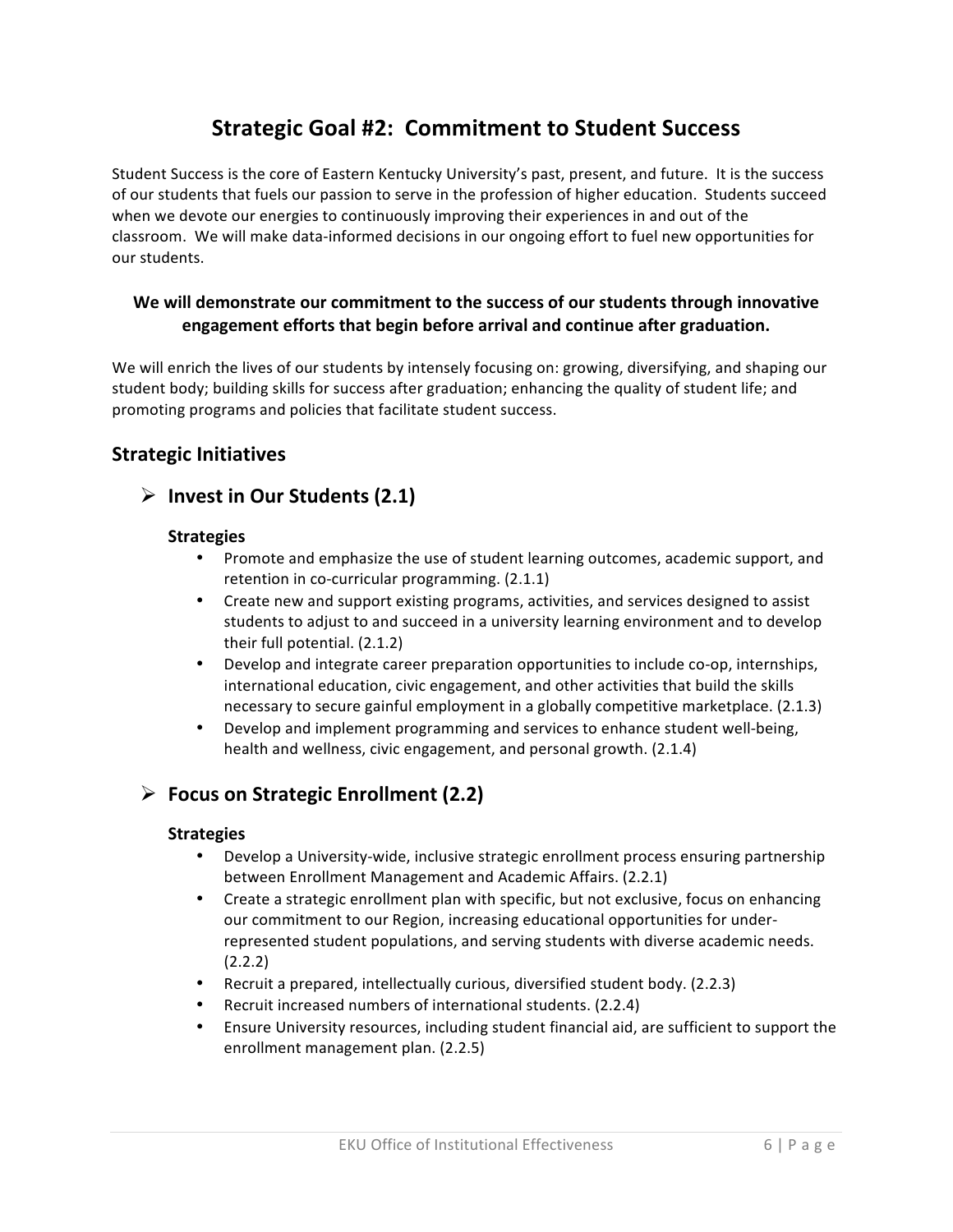### **▶ Increase Efforts to Retain and Graduate Students (2.3)**

- Develop and promote University-wide best practices that provide collaborative and innovative student engagement in and out of the classroom.  $(2.3.1)$
- Employ coordinated, data-driven advising that uses intentional intervention milestones for designated populations and strengthens academic advising. (2.3.2)
- Provide increased support for programs that address student preparedness challenges. (2.3.3)
- Enhance student experiences University-wide by enhancing academic learning environments and increasing participation in living/learning communities, student organizations, and student-life programs. (2.3.4)
- Create and upgrade existing facilities, including student recreation and intercollegiate athletics facilities. (2.3.5)
- Review policies, processes, and operations to enhance responsiveness to student needs. (2.3.6)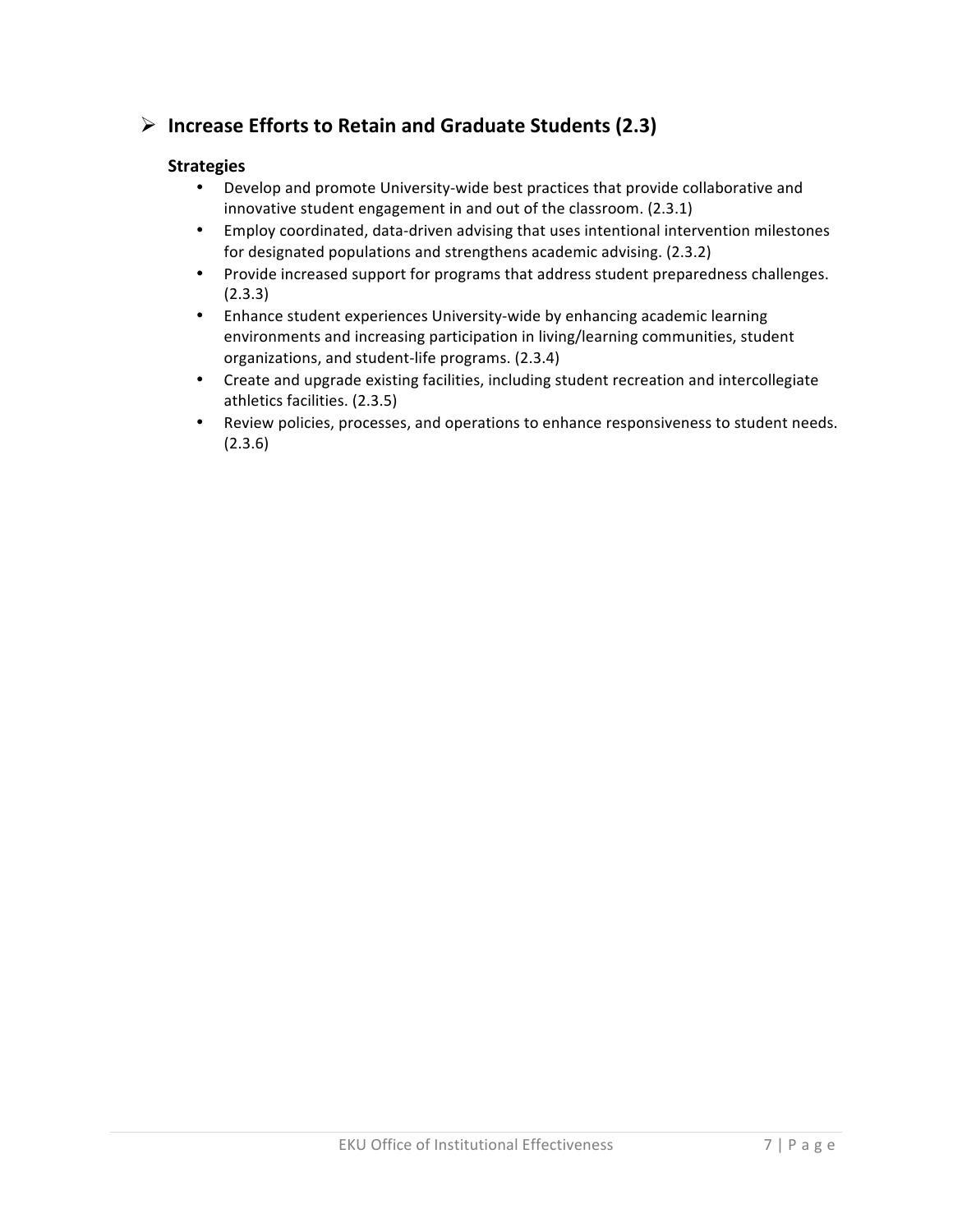# **Strategic Goal #3: Institutional Distinction**

In a higher education marketplace rich with options, Eastern Kentucky University must define itself or others will define us. We seek to advance the value of the EKU experience and unite our communities around powerful expressions of our core values, an expansion of the personal and strategic relationships we forge, and by the strategic positioning of the compelling distinctions that make the EKU experience exceptional. 

#### **We will demonstrate our commitment to the advancement our university by investing in the people, places, and programs that make us distinct.**

We seek to create a groundswell of enthusiasm and engagement for our University through the implementation of a powerful new EKU brand strategy. Our successes will be measured by the extent to which we demonstrate that we are thoughtful stewards of our resources, by the quality of the personal and strategic relationships we forge with the people we touch and inspire, and by the extent to which the people of EKU embrace and live our brand promise every day.

### **Strategic Initiatives**

### $\triangleright$  Invest in Our Staff (3.1)

#### **Strategies**

- Enhance staff professional development opportunities with focuses on leadership development, student support and engagement, and providing customer-focused service to all.  $(3.1.1)$
- Develop employee best practices for collaborative support programs and co-curricular instruction. (3.1.2)
- Delineate and promote career pathways for all employees. (3.1.3)
- Recruit, promote, and retain staff who are highly qualified and high performing in their area of expertise. (3.1.4)
- Design and implement a comprehensive recruitment and retention plan for diverse staff and University administrators. (3.1.5)
- Ensure all employees receive detailed, comprehensive performance evaluations and feedback. (3.1.6)

### ! **Advance the EKU Brand (3.2)**

- Craft a compelling brand identity and communication strategy. (3.2.1)
- Design and implement a five-year, integrated marketing campaign that leverages our brand identity to advance our institution, aligns with our strategic plan, fuels our capital campaign, positions EKU intercollegiate athletics, and increases the number of students for whom EKU is their  $1<sup>st</sup>$  Choice. (3.2.2)
- Assess and share the impact of the University's brand initiative. (3.2.3)
- Promote the value of higher education.  $(3.2.4)$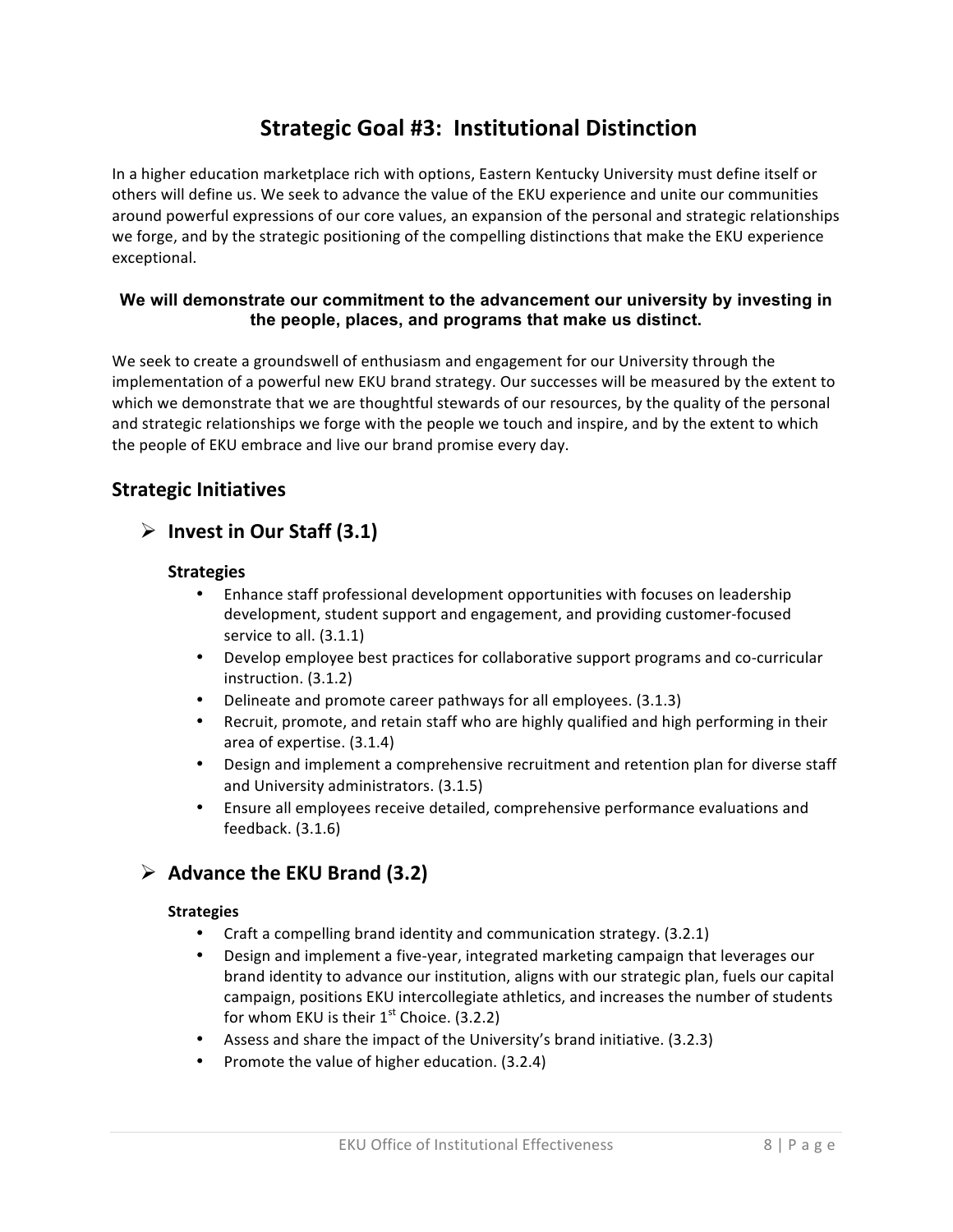### ! **Create a Dynamic, Diverse, and Inclusive University Culture (3.3)**

- Foster pride in EKU by developing a distinctive University experience for all students, faculty, staff, and visitors. (3.3.1)
- Create and support learning, work, and living environments that fully welcome and support diversity, inclusion, and equity.  $(3.3.2)$
- Build can-do spirit among faculty, staff, and students with an emphasis on superior customer-focused service and adaptability. (3.3.3)
- Reward, recognize, and celebrate faculty, staff, and student achievements. (3.3.4)
- Promote opportunities for faculty, staff, and students to participate in significant and conscientious shared governance. (3.3.5)
- Ensure transparency in operations in order to unite the University communities. (3.3.6)
- Promote positive relationships between the University and the local community. (3.3.7)
- Create an institutional diversity plan that develops and implements comprehensive initiatives to promote access, diversity, intercultural competence, equity, inclusiveness and mutual respect for all members of the campus community. (3.3.8)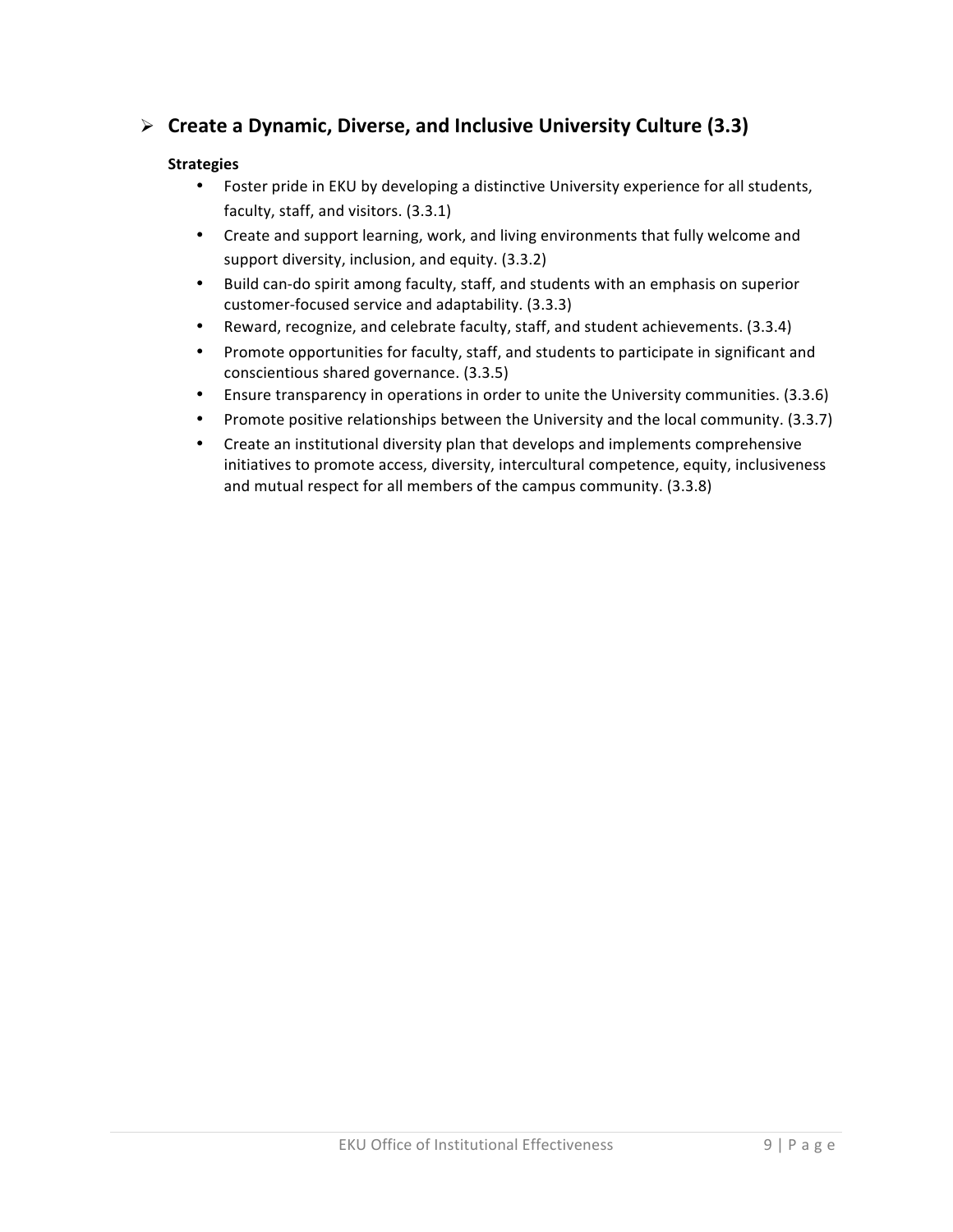# **Strategic Goal #4: Financial Strength**

Financial strength and stability is the bedrock upon which any successful strategic plan rests. At Eastern Kentucky University, it undergirds our commitment to academic excellence; without it, the University's ability to launch, sustain, grow, and evaluate quality academic programs is severely compromised. Financial strength and stability also buttresses our commitment to student success, whether we're attracting more of the best and brightest students, bridging the gap for those students with developmental needs, or developing programs that grow our enrollment and improve our retention and graduation rates.

#### **We will operate from a position of financial strength by becoming as efficient as possible in our spending and maximizing resource generation.**

Whatever the case, financial resources are needed to help all our students reach their full potential. Finally, as the share of our revenue from state appropriations continues to decline and as we continue to invest in our strategic goals, while striving to keep the Eastern Experience affordable, greater private support is an acute need.

### **Strategic Initiatives**

### **▶ Optimize Campus Resources (4.1)**

#### **Strategies**

- Ensure quality and efficiency in all University operations by implementing baseline budgeting focused on strategic initiatives and strengthening programs.  $(4.1.1)$
- Include an evaluation of funding levels in the academic and administrative program reviews conducted on a rotating basis.  $(4.1.2)$
- Conduct an annual departmental faculty workload analysis to ensure responsible stewardship of resources.  $(4.1.3)$

### ! **Increase External Support (4.2)**

- Build an expansive network of advocates, partners and champions for EKU by communicating effectively with external stakeholders and involving them meaningfully in the life of the University.  $(4.2.1)$
- Increase revenue from private sources by engaging alumni, friends, and corporate partners to expand support for the people, places, and programs of EKU, including a comprehensive capital fundraising campaign. (4.2.2)
- Enhance resources through grants and contracts from federal and state agencies, corporations, and foundations. (4.2.3)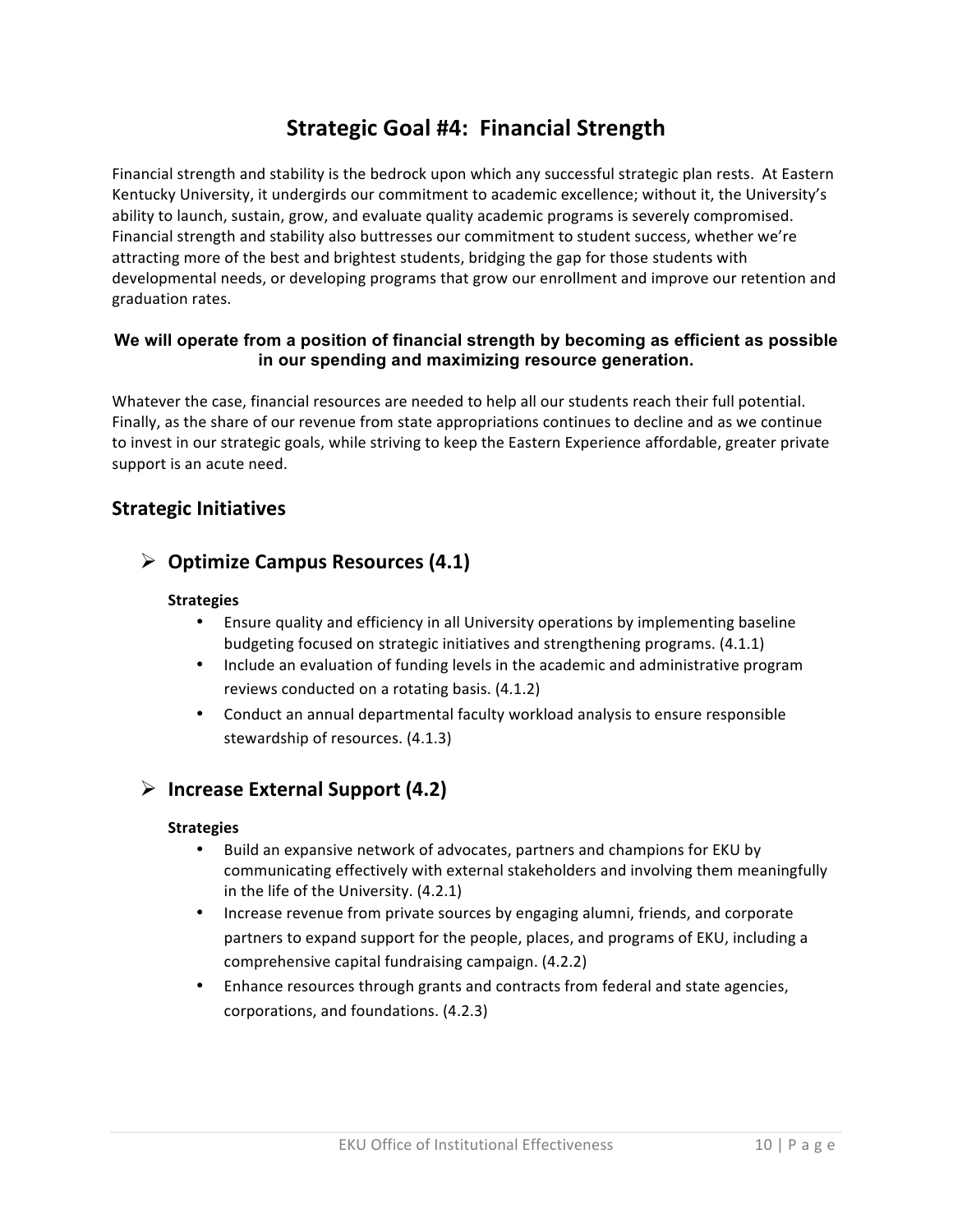# **Strategic Goal #5: Campus Revitalization**

Eastern Kentucky University stands at a unique moment in its historical arc. Ours is the opportunity to transform the campus in a way which is only presented once in a generation. We must be bold, creative, and innovative. A chance to reshape and remake our campus is available to us and we must take advantage not only for the present, but for future generations of EKU alumni, faculty, staff, students, and friends. Indeed, what we are proposing represents "no little plan."

#### **We will revitalize the Campus Beautiful by being relentless in our efforts to secure an investment in student-centric facilities.**

The campus revitalization involves a significant capital investment in the Eastern campus. At the core of this revitalization will be the complete overhaul of the center of campus. The establishment of the Center for Student Life will focus on the holistic EKU student experience: intellectual, social, physical, emotional, spiritual, and mental maturation.

### **Strategic Initiative**

### $\triangleright$  Initiate and complete EKU Revitalization plan, which includes rehabilitation of existing facilities and construction of new ones with a **focus on the EKU student experience.** (5.1)

- Conduct a campus master plan, including a comprehensive space analysis.  $(5.1.1)$
- Invest in the physical infrastructure of our campus, including improving technology, creating creative spaces, and enhancing curb appeal. (5.1.2)
- Locate and secure arrangements with private partners and state appropriations. (5.1.3)
- Address deferred maintenance. (5.1.4)
- Prioritize sustainability. (5.1.5)
- Prioritize efficient project administration. (5.1.6)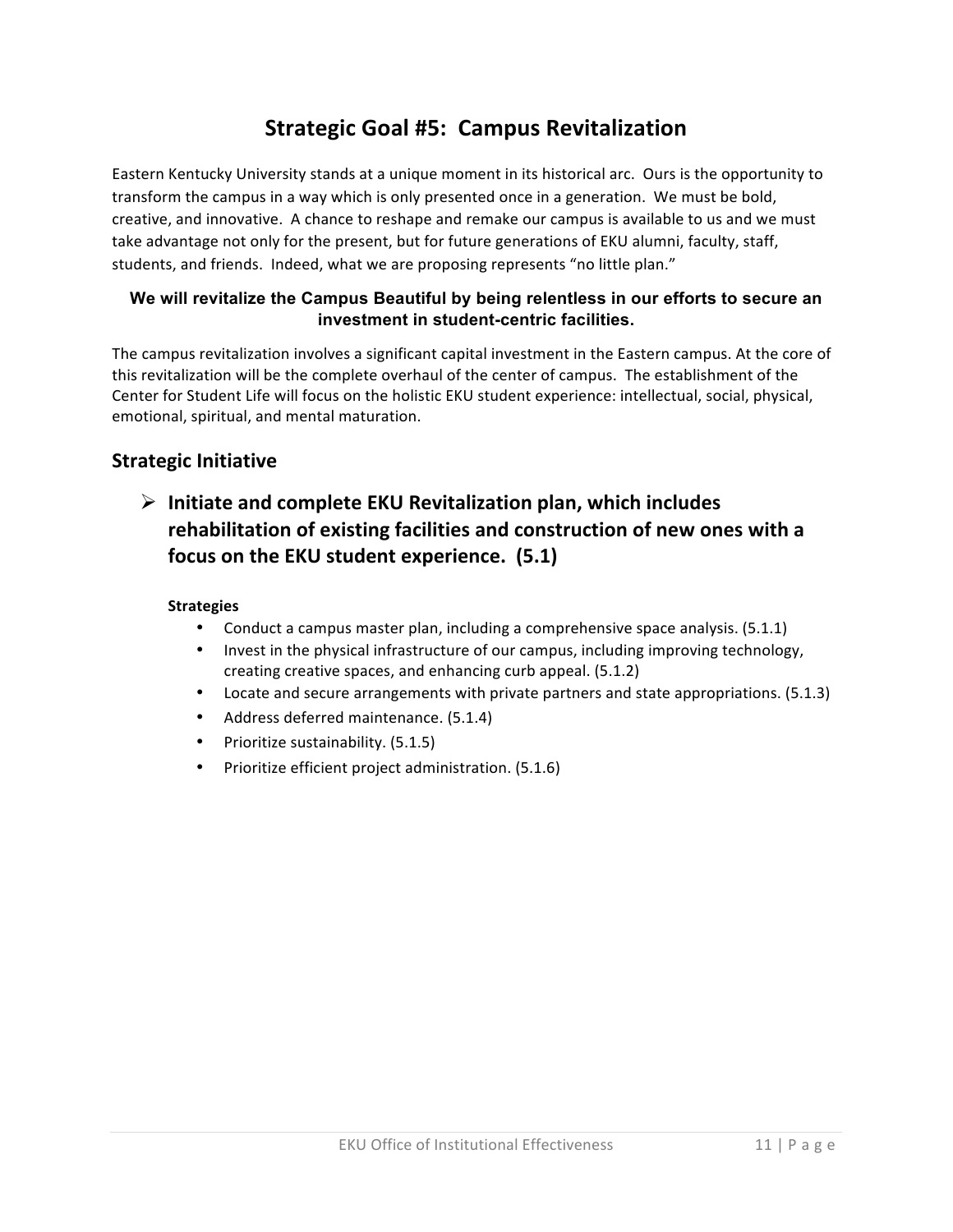# **Strategic Goal #6: Service to Communities and Region**

At Eastern Kentucky University, we will create a culture of outreach and engagement through innovative teaching and scholarship, as well as valuing engagement with our communities and regional partners. By applying our academic and professional expertise to collaborations with community stakeholders, we will improve the quality of life for the communities we serve.

### We will demonstrate our commitment to our communities and Region by actively seeking out **those strategic opportunities that will provide direct benefits to the people of Eastern Kentucky.**

Engagement in our Region allows us to use our skills and resources in collaboration with the community to benefit both the university and our community partners. Our outreach and engagement through enhanced communication and deeper relationships will promote an improved quality of life for all community members. EKU's commitment to enhancing our efforts to promote sustainable and measurable leadership and service to our communities and Region will be positively recognized on a national level.

### **Strategic Initiatives**

### **EXECTE:** Become the 1st Choice Partner in Regional Educational, Economic, **Cultural, and Social Development (6.1)**

#### **Strategies**

- Increase the number of and strengthen existing strategic partnerships in our Region with community colleges, local communities, employers, and other entities.  $(6.1.1)$
- Enhance support of our Region's P-12 educational institutions for college success of students. (6.1.2)
- Advance EKU leadership participation in regional partnerships.  $(6.1.3)$

### **Example 2** Become Nationally Prominent in Fields with Regional Relevance (6.2)

#### **Strategies**

- Bring distinction to our Region with nationally recognized programs, endorsements, and scholarship/research. (6.2.1)
- Build sustainable and distinct academic and social programs focused on our Region's critical needs. (6.2.2)

### **▶ Bring EKU to Our Service Region (6.3)**

- Support EKU faculty, staff, and student engagement in regional initiatives. (6.3.1)
- Actively promote and publicize public engagement activities to students, faculty, staff, and the community. (6.3.2)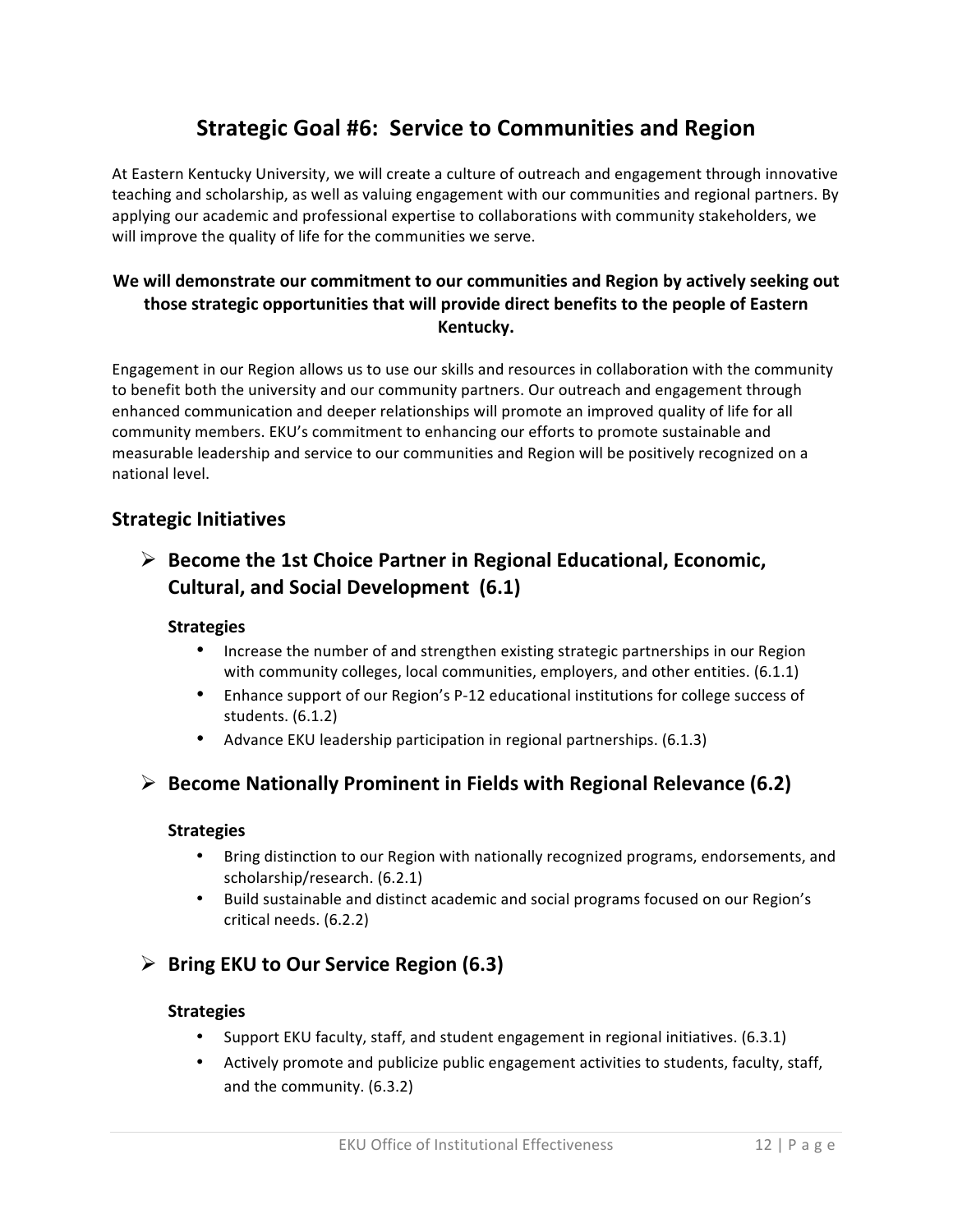- Address needs, challenges, and perspectives of our Region with innovative courses, research, service, and program offerings utilizing effective delivery methods. (6.3.3)
- Provide high-quality, responsive, and relevant programming for adults in our Region to help them complete degrees. (6.3.4)
- Support students throughout our Region by making programs and services available locally at regional sites, on-line, and/or via a combination of delivery methods. (6.3.5)
- Raise the knowledge capital in our Region by encouraging EKU students to remain active in or connected to our Region. (6.3.6)

### **► Bring Our Service Region to EKU (6.4)**

- Enhance and develop University facilities that draw visitors to EKU Campuses. (6.4.1)
- Increase the number and appeal of programs and activities for which visitors travel to EKU Campuses, such as sporting and arts events, conferences and workshops, commencement ceremonies, and annual University events. (6.4.2)